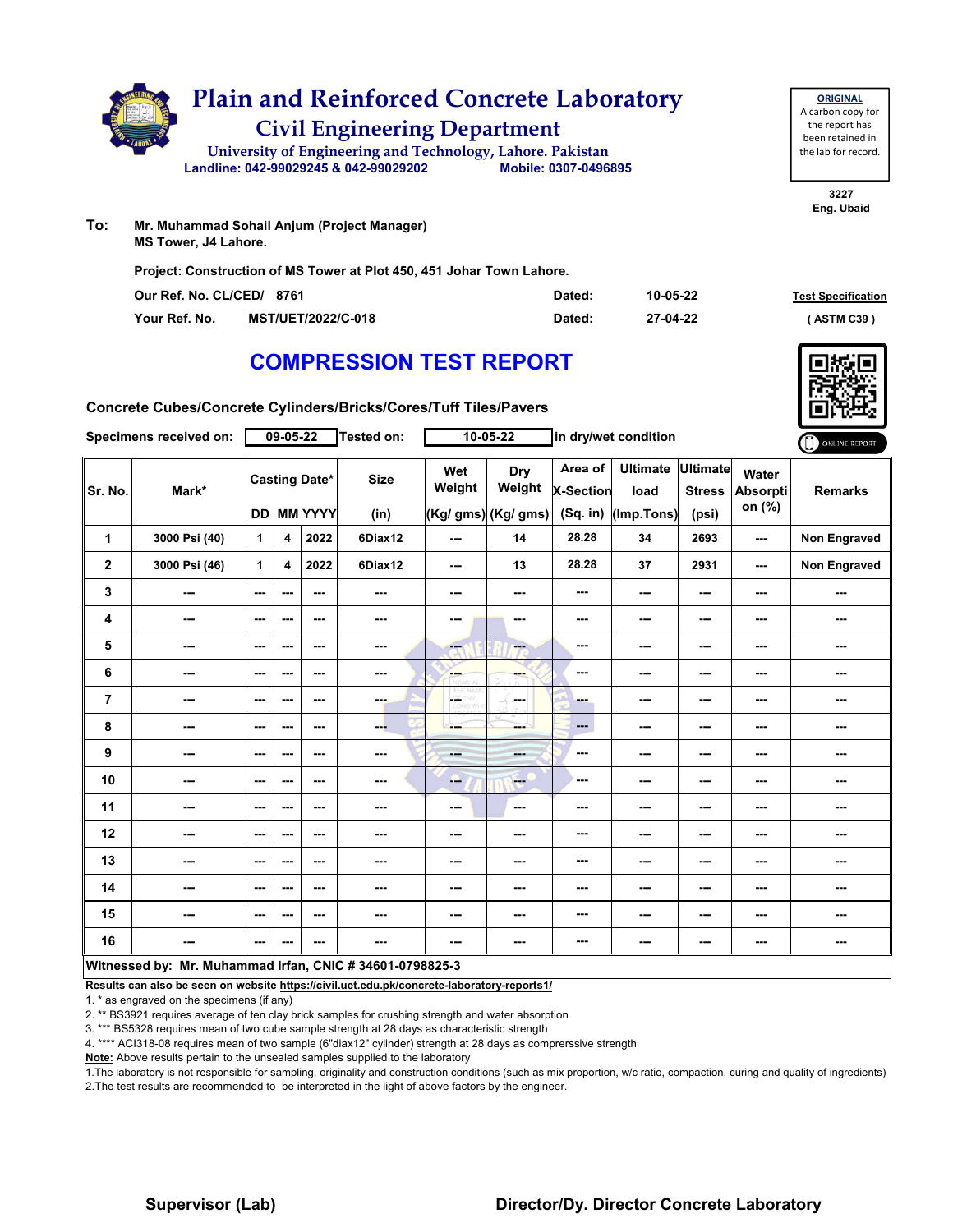

| Our Ref. No. CL/CED/ 8762 |                           | Dated: | 10-05-22 | <b>Test Specification</b> |
|---------------------------|---------------------------|--------|----------|---------------------------|
| Your Ref. No.             | <b>MST/UET/2022/C-019</b> | Dated: | 27-04-22 | <b>ASTM C39</b>           |

## **COMPRESSION TEST REPORT**

**Concrete Cubes/Concrete Cylinders/Bricks/Cores/Tuff Tiles/Pavers**

|                | Specimens received on:                                   |                          | $09 - 05 - 22$ |                                    | Tested on:               |                              | $10 - 05 - 22$                       |                                           | in dry/wet condition                  |                                    |                                    | ONLINE REPORT       |
|----------------|----------------------------------------------------------|--------------------------|----------------|------------------------------------|--------------------------|------------------------------|--------------------------------------|-------------------------------------------|---------------------------------------|------------------------------------|------------------------------------|---------------------|
| Sr. No.        | Mark*                                                    |                          |                | <b>Casting Date*</b><br>DD MM YYYY | <b>Size</b><br>(in)      | Wet<br>Weight                | Dry<br>Weight<br>(Kg/ gms) (Kg/ gms) | Area of<br><b>X-Section</b><br>$(Sq.$ in) | <b>Ultimate</b><br>load<br>(Imp.Tons) | Ultimate<br><b>Stress</b><br>(psi) | Water<br><b>Absorpti</b><br>on (%) | <b>Remarks</b>      |
| 1              | 3000 Psi (49)                                            | $\overline{2}$           | 4              | 2022                               | 6Diax12                  | ---                          | 13                                   | 28.28                                     | 37                                    | 2931                               | ---                                | Non Engraved        |
| $\mathbf{2}$   | 3000 Psi (53)                                            | $\mathbf{2}$             | 4              | 2022                               | 6Diax12                  | ---                          | 14                                   | 28.28                                     | 49.5                                  | 3921                               | ---                                | <b>Non Engraved</b> |
| 3              | ---                                                      | $\sim$                   | ---            | ---                                | $\overline{\phantom{a}}$ | ---                          | ---                                  | ---                                       | ---                                   | ---                                | ---                                | ---                 |
| 4              | ---                                                      | $\overline{\phantom{a}}$ | ---            | ---                                | ---                      | ---                          | ---                                  | ---                                       | ---                                   | ---                                | ---                                | ---                 |
| 5              | ---                                                      | $\overline{\phantom{a}}$ | ---            | ---                                | ---                      | ---                          | ---                                  | ---                                       | ---                                   | ---                                | ---                                | ---                 |
| 6              | ---                                                      | $-$                      | ---            | $- - -$                            | ---                      | <b>Service</b>               | ---                                  | ---                                       | ---                                   | ---                                | ---                                | ---                 |
| $\overline{7}$ | ---                                                      | $\sim$                   | ---            | ---                                | ---                      | LGST<br>W<br><b>CORD WHI</b> | SS.<br><b>Service</b>                | ---                                       | ---                                   | ---                                | ---                                | ---                 |
| 8              | ---                                                      | $-$                      | ---            | ---                                | ---                      | ---                          | ---                                  | $---$                                     | ---                                   | ---                                | ---                                | ---                 |
| 9              | ---                                                      | $-$                      | ---            | $- - -$                            | $\frac{1}{2}$            | <b>Hotel</b>                 | ---                                  | ---                                       | ---                                   | ---                                | ---                                | ---                 |
| 10             | ---                                                      | $\overline{\phantom{a}}$ | ---            | ---                                | ---                      | --                           | <b>Free</b>                          | ---                                       | ---                                   | ---                                | ---                                | ---                 |
| 11             | ---                                                      | $\sim$                   | ---            | ---                                | ---                      | ---                          | ---                                  | ---                                       | ---                                   | ---                                |                                    | ---                 |
| 12             | ---                                                      | $- - -$                  | ---            | ---                                | ---                      | ---                          | ---                                  | ---                                       | ---                                   | ---                                | ---                                | ---                 |
| 13             | ---                                                      | $\overline{\phantom{a}}$ | ---            | ---                                | ---                      | ---                          | ---                                  | ---                                       | ---                                   | ---                                | ---                                | ---                 |
| 14             | ---                                                      | $\sim$ $\sim$            | ---            | ---                                | $\overline{\phantom{a}}$ | ---                          | ---                                  | ---                                       | ---                                   | ---                                | ---                                | ---                 |
| 15             | ---                                                      | $\sim$ $\sim$            | ---            | ---                                | ---                      | ---                          | ---                                  | ---                                       | ---                                   | ---                                | ---                                | ---                 |
| 16             | ---                                                      | $--$                     | ---            | ---                                | ---                      | ---                          | ---                                  | ---                                       | ---                                   | ---                                | ---                                | ---                 |
|                | Witnessed by: Mr. Muhammad Irfan, CNIC # 34601-0798825-3 |                          |                |                                    |                          |                              |                                      |                                           |                                       |                                    |                                    |                     |

#### **Results can also be seen on website https://civil.uet.edu.pk/concrete-laboratory-reports1/**

1. \* as engraved on the specimens (if any)

2. \*\* BS3921 requires average of ten clay brick samples for crushing strength and water absorption

3. \*\*\* BS5328 requires mean of two cube sample strength at 28 days as characteristic strength

4. \*\*\*\* ACI318-08 requires mean of two sample (6"diax12" cylinder) strength at 28 days as comprerssive strength

**Note:** Above results pertain to the unsealed samples supplied to the laboratory

1.The laboratory is not responsible for sampling, originality and construction conditions (such as mix proportion, w/c ratio, compaction, curing and quality of ingredients) 2.The test results are recommended to be interpreted in the light of above factors by the engineer.

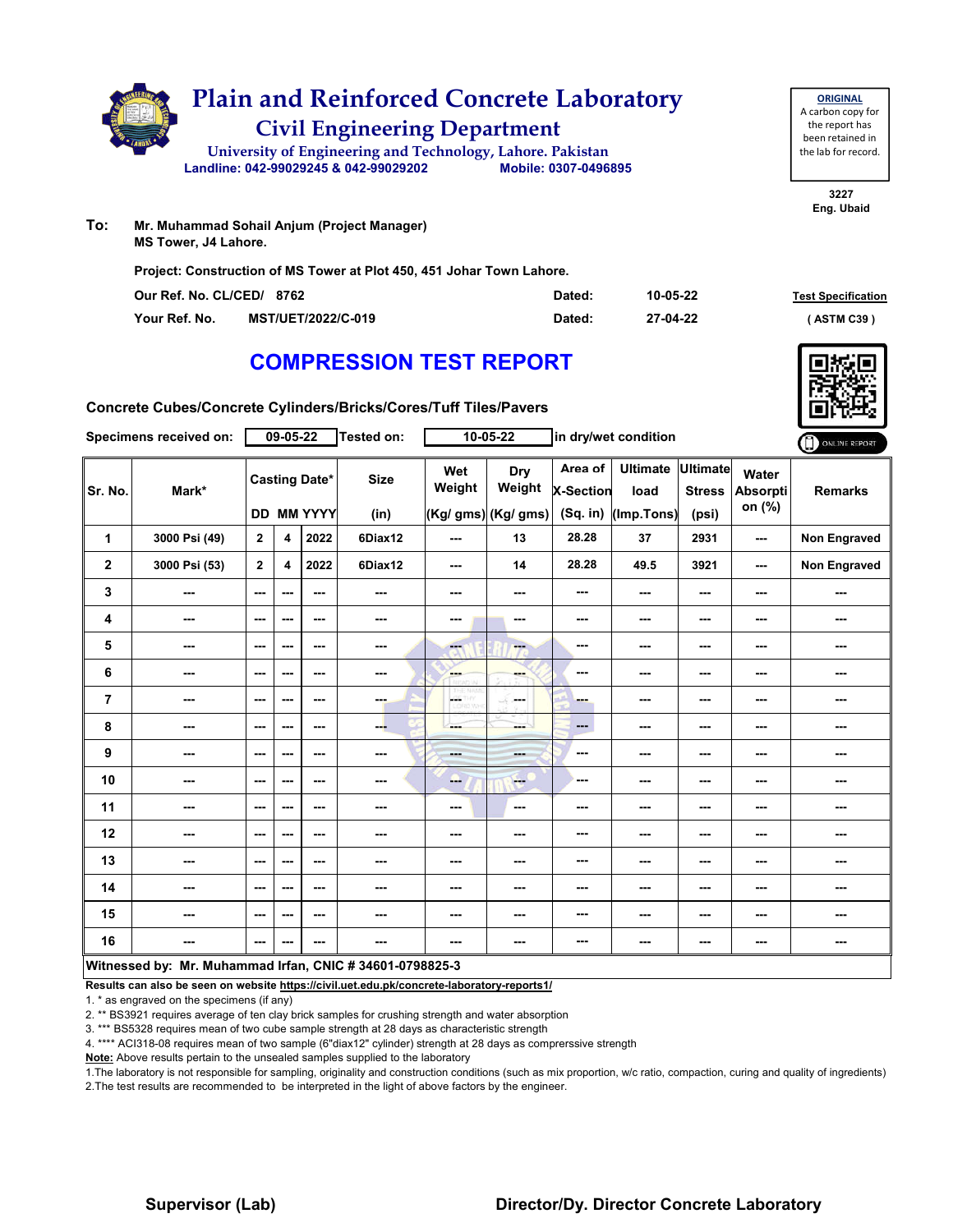

| Our Ref. No. CL/CED/ 8763 |                           | Dated: | 10-05-22 | <b>Test Specification</b> |
|---------------------------|---------------------------|--------|----------|---------------------------|
| Your Ref. No.             | <b>MST/UET/2022/C-016</b> | Dated: | 27-04-22 | <b>ASTM C39</b>           |

## **COMPRESSION TEST REPORT**

**Concrete Cubes/Concrete Cylinders/Bricks/Cores/Tuff Tiles/Pavers**

|                                                          | Specimens received on: |                          | $09 - 05 - 22$ |                                           | Tested on:          |               | $10 - 05 - 22$                       |                                           | in dry/wet condition                  |                                           |                                    | ONLINE REPORT  |
|----------------------------------------------------------|------------------------|--------------------------|----------------|-------------------------------------------|---------------------|---------------|--------------------------------------|-------------------------------------------|---------------------------------------|-------------------------------------------|------------------------------------|----------------|
| Sr. No.                                                  | Mark*                  |                          |                | <b>Casting Date*</b><br><b>DD MM YYYY</b> | <b>Size</b><br>(in) | Wet<br>Weight | Dry<br>Weight<br>(Kg/ gms) (Kg/ gms) | Area of<br><b>X-Section</b><br>$(Sq.$ in) | <b>Ultimate</b><br>load<br>(Imp.Tons) | <b>Ultimate</b><br><b>Stress</b><br>(psi) | Water<br><b>Absorpti</b><br>on (%) | <b>Remarks</b> |
| 1                                                        | 3000 Psi (34)          | 3                        | 3              | 2022                                      | 6Diax12             | ---           | 13.4                                 | 28.28                                     | 37                                    | 2931                                      | ---                                | Non Engraved   |
| $\mathbf 2$                                              | 3000 Psi (36)          | 3                        | 3              | 2022                                      | 6Diax12             | $--$          | 13                                   | 28.28                                     | 39                                    | 3089                                      | ---                                | Non Engraved   |
| 3                                                        | ---                    | $\overline{\phantom{a}}$ | ---            | $\sim$ $\sim$                             | ---                 | ---           | ---                                  | $\overline{\phantom{a}}$                  | ---                                   | ---                                       | ---                                | ---            |
| 4                                                        | ---                    | $\overline{\phantom{a}}$ | ---            | $\overline{\phantom{a}}$                  | ---                 | ---           | ---                                  | ---                                       | ---                                   | ---                                       |                                    | ---            |
| 5                                                        | $\qquad \qquad \cdots$ | $\sim$                   | ---            | $\overline{\phantom{a}}$                  | ---                 | --            | ---                                  | ---                                       | ---                                   | ---                                       | ---                                | ---            |
| 6                                                        | ---                    | $\sim$ $\sim$            | ---            | $\sim$ $\sim$                             | $\sim$ $\sim$       | ---           | ---                                  | ---                                       | ---                                   | ---                                       | ---                                | ---            |
| $\overline{7}$                                           | ---                    | $--$                     | ---            | $\overline{\phantom{a}}$                  | ---                 | CORD WHE      | ---                                  | ---                                       | ---                                   | ---                                       |                                    | ---            |
| 8                                                        | ---                    | $\sim$                   | ---            | $\overline{\phantom{a}}$                  | --                  | ---           | ---                                  | $\qquad \qquad \cdots$                    | ---                                   | ---                                       | ---                                | ---            |
| 9                                                        | ---                    | $\sim$                   | ---            | $- - -$                                   | ---                 | ---           | ---                                  | ---                                       | ---                                   | ---                                       | ---                                | ---            |
| 10                                                       | ---                    | $--$                     | ---            | $\overline{\phantom{a}}$                  | ---                 | ---           | $\frac{1}{1-\frac{1}{2}}$            | ---                                       | ---                                   | ---                                       | ---                                | ---            |
| 11                                                       | $--$                   | $\sim$                   | ---            | $\sim$ $\sim$                             | ---                 | ---           | $\cdots$                             | ---                                       | ---                                   | ---                                       | ---                                | ---            |
| 12                                                       | ---                    | $--$                     | ---            | $\sim$ $\sim$                             | ---                 | ---           | ---                                  | ---                                       | ---                                   | ---                                       | ---                                | ---            |
| 13                                                       | ---                    | $--$                     | ---            | $\overline{\phantom{a}}$                  | ---                 | ---           | ---                                  | ---                                       | ---                                   | ---                                       |                                    | ---            |
| 14                                                       | ---                    | $\overline{\phantom{a}}$ | ---            | $\sim$                                    | ---                 | ---           | ---                                  | ---                                       | ---                                   | ---                                       | ---                                | ---            |
| 15                                                       | ---                    | $--$                     | ---            | $\sim$ $\sim$                             | ---                 | ---           | ---                                  | ---                                       | ---                                   | ---                                       | ---                                | ---            |
| 16                                                       | ---                    | $--$                     | ---            | ---                                       | ---                 | ---           | ---                                  | ---                                       | ---                                   | ---                                       | ---                                | ---            |
| Witnessed by: Mr. Muhammad Irfan, CNIC # 34601-0798825-3 |                        |                          |                |                                           |                     |               |                                      |                                           |                                       |                                           |                                    |                |

#### **Results can also be seen on website https://civil.uet.edu.pk/concrete-laboratory-reports1/**

1. \* as engraved on the specimens (if any)

2. \*\* BS3921 requires average of ten clay brick samples for crushing strength and water absorption

3. \*\*\* BS5328 requires mean of two cube sample strength at 28 days as characteristic strength

4. \*\*\*\* ACI318-08 requires mean of two sample (6"diax12" cylinder) strength at 28 days as comprerssive strength

**Note:** Above results pertain to the unsealed samples supplied to the laboratory

1.The laboratory is not responsible for sampling, originality and construction conditions (such as mix proportion, w/c ratio, compaction, curing and quality of ingredients) 2.The test results are recommended to be interpreted in the light of above factors by the engineer.



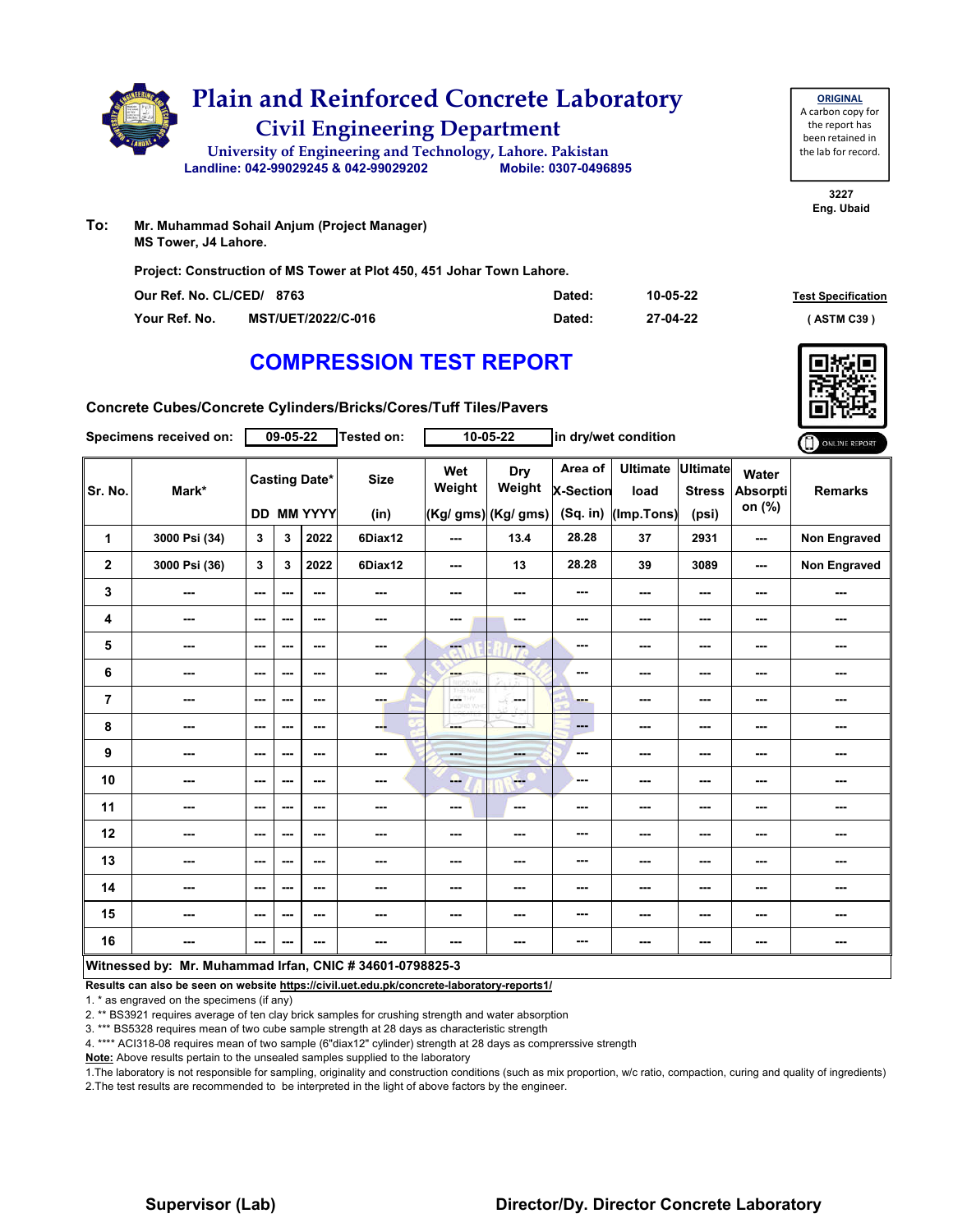

| Our Ref. No. CL/CED/ 8764 |                           | Dated: | 10-05-22 | <b>Test Specification</b> |
|---------------------------|---------------------------|--------|----------|---------------------------|
| Your Ref. No.             | <b>MST/UET/2022/C-014</b> | Dated: | 27-04-22 | (ASTM C39)                |

# **COMPRESSION TEST REPORT**

**Concrete Cubes/Concrete Cylinders/Bricks/Cores/Tuff Tiles/Pavers**

|                | Specimens received on:                                   |                          | $09 - 05 - 22$ |                                           | Tested on:          |                  | $10 - 05 - 22$                       |                                           | in dry/wet condition                  |                                           |                             | ONLINE REPORT       |
|----------------|----------------------------------------------------------|--------------------------|----------------|-------------------------------------------|---------------------|------------------|--------------------------------------|-------------------------------------------|---------------------------------------|-------------------------------------------|-----------------------------|---------------------|
| Sr. No.        | Mark*                                                    |                          |                | <b>Casting Date*</b><br><b>DD MM YYYY</b> | <b>Size</b><br>(in) | Wet<br>Weight    | Dry<br>Weight<br>(Kg/ gms) (Kg/ gms) | Area of<br><b>X-Section</b><br>$(Sq.$ in) | <b>Ultimate</b><br>load<br>(Imp.Tons) | <b>Ultimate</b><br><b>Stress</b><br>(psi) | Water<br>Absorpti<br>on (%) | <b>Remarks</b>      |
| 1              | 3000 Psi (5)                                             | 25                       | 3              | 2022                                      | 6Diax12             | ---              | 13.2                                 | 28.28                                     | 25                                    | 1980                                      | ---                         | Non Engraved        |
| $\mathbf{2}$   | 3000 Psi (6)                                             | 25                       | 3              | 2022                                      | 6Diax12             | ---              | 13.2                                 | 28.28                                     | 37                                    | 2931                                      | ---                         | <b>Non Engraved</b> |
| 3              | ---                                                      | $\sim$ $\sim$            | ---            | ---                                       | ---                 | ---              | ---                                  | ---                                       | ---                                   | ---                                       | ---                         | ---                 |
| 4              | ---                                                      | $\sim$                   | ---            | ---                                       | ---                 | ---              | ---                                  | ---                                       | ---                                   | ---                                       | ---                         | ---                 |
| 5              | ---                                                      | $\overline{\phantom{a}}$ | ---            | $--$                                      | ---                 | ---              | ---                                  | ---                                       | ---                                   | ---                                       | ---                         | ---                 |
| 6              | ---                                                      | $-$                      | ---            | ---                                       | $\sim$ $\sim$       | <b>Bar</b>       | ---                                  | ---                                       | ---                                   | ---                                       | ---                         | ---                 |
| $\overline{7}$ | ---                                                      | $\overline{\phantom{a}}$ | ---            | ---                                       | ---                 | CETHY<br>LORD WH | ---                                  | - -                                       | ---                                   | ---                                       | ---                         | ---                 |
| 8              | ---                                                      | $\sim$                   | ---            | ---                                       | --                  | ---              | ---                                  | $---$                                     | ---                                   | ---                                       | ---                         | ---                 |
| 9              | ---                                                      | $\sim$                   | ---            | $- - -$                                   | $\cdots$            | ---              | ---                                  | ---                                       | ---                                   | ---                                       | ---                         | ---                 |
| 10             | ---                                                      | $\overline{\phantom{a}}$ | ---            | ---                                       | ---                 | --               | $-$                                  | ---                                       | ---                                   | ---                                       | ---                         | ---                 |
| 11             | ---                                                      | $\overline{\phantom{a}}$ | ---            | $--$                                      | ---                 | ---              | $\sim$                               | ---                                       | ---                                   | ---                                       |                             | ---                 |
| 12             | ---                                                      | ---                      | ---            | ---                                       | ---                 | ---              | ---                                  | ---                                       | ---                                   | ---                                       |                             | ---                 |
| 13             | ---                                                      | $\overline{\phantom{a}}$ | ---            | ---                                       | ---                 | ---              | ---                                  | ---                                       | ---                                   | ---                                       | ---                         | ---                 |
| 14             | ---                                                      | $\overline{\phantom{a}}$ | ---            | $--$                                      | ---                 | ---              | ---                                  | ---                                       | ---                                   | ---                                       | ---                         | ---                 |
| 15             | ---                                                      | $\sim$                   | ---            | ---                                       | ---                 | ---              | ---                                  | ---                                       | ---                                   | ---                                       | ---                         | ---                 |
| 16             | ---                                                      | $\sim$ $\sim$            | ---            | ---                                       | ---                 | ---              | ---                                  | ---                                       | ---                                   | ---                                       | ---                         | ---                 |
|                | Witnessed by: Mr. Muhammad Irfan, CNIC # 34601-0798825-3 |                          |                |                                           |                     |                  |                                      |                                           |                                       |                                           |                             |                     |

**Results can also be seen on website https://civil.uet.edu.pk/concrete-laboratory-reports1/**

1. \* as engraved on the specimens (if any)

2. \*\* BS3921 requires average of ten clay brick samples for crushing strength and water absorption

3. \*\*\* BS5328 requires mean of two cube sample strength at 28 days as characteristic strength

4. \*\*\*\* ACI318-08 requires mean of two sample (6"diax12" cylinder) strength at 28 days as comprerssive strength

**Note:** Above results pertain to the unsealed samples supplied to the laboratory

1.The laboratory is not responsible for sampling, originality and construction conditions (such as mix proportion, w/c ratio, compaction, curing and quality of ingredients) 2.The test results are recommended to be interpreted in the light of above factors by the engineer.



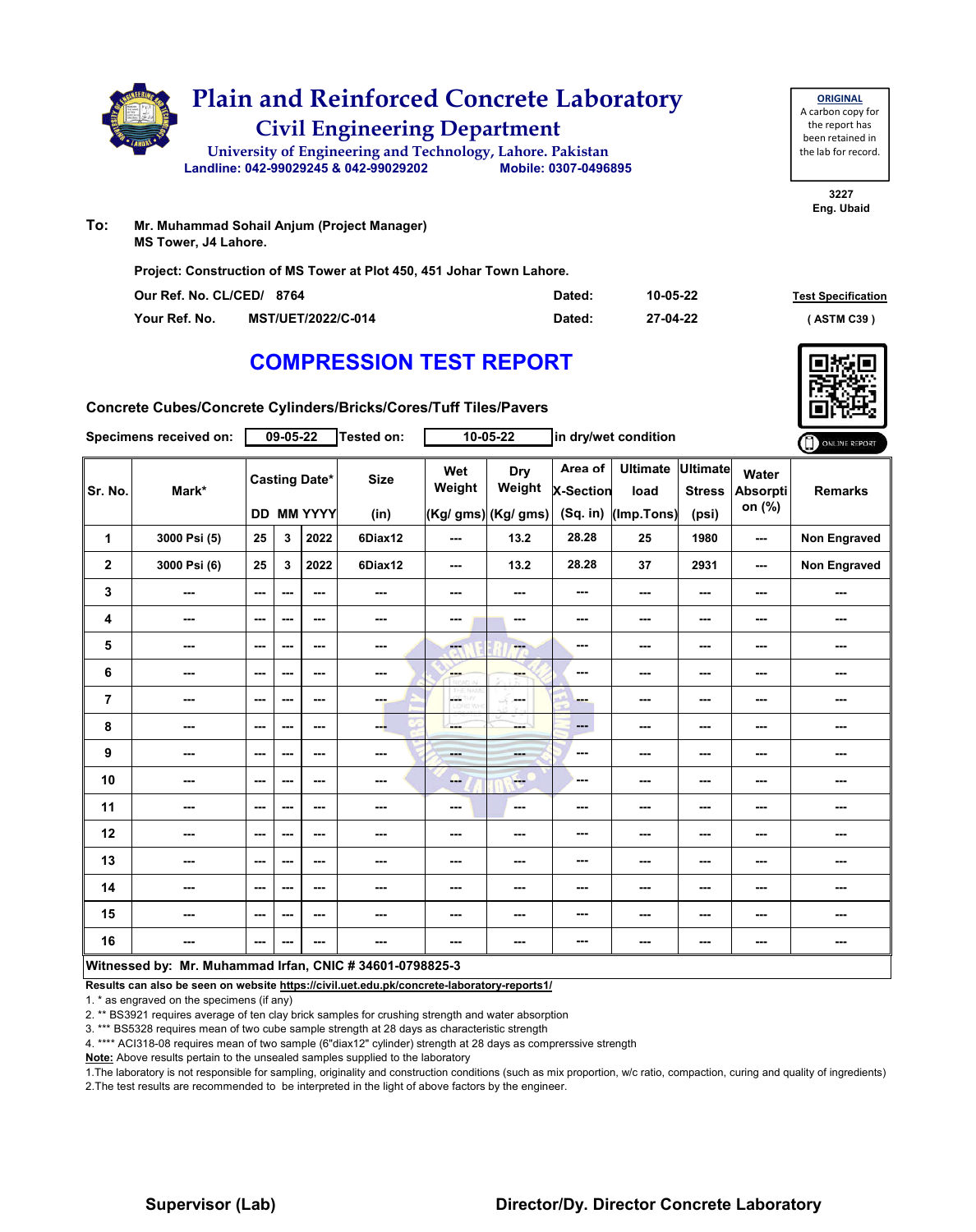

| Our Ref. No. CL/CED/ 8765 |                           | Dated: | 10-05-22 | <b>Test Specification</b> |
|---------------------------|---------------------------|--------|----------|---------------------------|
| Your Ref. No.             | <b>MST/UET/2022/C-020</b> | Dated: | 09-05-22 | <b>ASTM C39</b> '         |

**3227 Eng. Ubaid**

**ORIGINAL** A carbon copy for the report has been retained in the lab for record.

# **COMPRESSION TEST REPORT**

**Concrete Cubes/Concrete Cylinders/Bricks/Cores/Tuff Tiles/Pavers**

|                                                          | Specimens received on: |         | $09 - 05 - 22$          |                                           | Tested on:          |                   | $10 - 05 - 22$                                                                                                                                                                                                                                                                                                                                                                                                        |                                    | in dry/wet condition                  |                                           |                                    | ONLINE REPORT  |
|----------------------------------------------------------|------------------------|---------|-------------------------|-------------------------------------------|---------------------|-------------------|-----------------------------------------------------------------------------------------------------------------------------------------------------------------------------------------------------------------------------------------------------------------------------------------------------------------------------------------------------------------------------------------------------------------------|------------------------------------|---------------------------------------|-------------------------------------------|------------------------------------|----------------|
| Sr. No.                                                  | Mark*                  |         |                         | <b>Casting Date*</b><br><b>DD MM YYYY</b> | <b>Size</b><br>(in) | Wet<br>Weight     | Dry<br>Weight<br>(Kg/ gms) (Kg/ gms)                                                                                                                                                                                                                                                                                                                                                                                  | Area of<br>X-Section<br>$(Sq.$ in) | <b>Ultimate</b><br>load<br>(Imp.Tons) | <b>Ultimate</b><br><b>Stress</b><br>(psi) | Water<br><b>Absorpti</b><br>on (%) | <b>Remarks</b> |
| 1                                                        | 3000 Psi (73)          | 22      | $\overline{\mathbf{4}}$ | 2022                                      | 6Diax12             | ---               | 13                                                                                                                                                                                                                                                                                                                                                                                                                    | 28.28                              | 25                                    | 1980                                      | ---                                | Non Engraved   |
| $\mathbf{2}$                                             | 3000 Psi (75)          | 22      | 4                       | 2022                                      | 6Diax12             | ---               | 14.2                                                                                                                                                                                                                                                                                                                                                                                                                  | 28.28                              | 27                                    | 2139                                      | ---                                | Non Engraved   |
| 3                                                        | ---                    | ---     | ---                     | ---                                       | ---                 | ---               | $\sim$                                                                                                                                                                                                                                                                                                                                                                                                                | ---                                | ---                                   | ---                                       | ---                                | ---            |
| 4                                                        | ---                    | ---     | ---                     | ---                                       | ---                 | ---               | $\sim$                                                                                                                                                                                                                                                                                                                                                                                                                | ---                                | ---                                   | ---                                       | ---                                | ---            |
| 5                                                        | ---                    | ---     | ---                     | ---                                       | ---                 | ---               | <b>Fax</b>                                                                                                                                                                                                                                                                                                                                                                                                            | ---                                | ---                                   | ---                                       | ---                                | ---            |
| $\bf 6$                                                  | ---                    | ---     | ---                     | ---                                       | ---                 | ---               | ---                                                                                                                                                                                                                                                                                                                                                                                                                   | ---                                | ---                                   | ---                                       | ---                                | ---            |
| $\overline{7}$                                           | ---                    | $--$    | ---                     | ---                                       | ---                 | ---<br>Lights Win | ---                                                                                                                                                                                                                                                                                                                                                                                                                   | ---                                | ---                                   | ---                                       |                                    | ---            |
| 8                                                        | ---                    | ---     | $--$                    | ---                                       | ---                 | ---               | ---                                                                                                                                                                                                                                                                                                                                                                                                                   | $\frac{1}{2}$                      | ---                                   | ---                                       | ---                                | ---            |
| 9                                                        | ---                    | $- - -$ | ---                     | ---                                       | ---                 | <b>Basic</b>      | ---                                                                                                                                                                                                                                                                                                                                                                                                                   | ---                                | ---                                   | ---                                       | ---                                | ---            |
| 10                                                       | ---                    | $--$    | ---                     | ---                                       | ---                 | ---               | $\frac{1}{1-\frac{1}{1-\frac{1}{1-\frac{1}{1-\frac{1}{1-\frac{1}{1-\frac{1}{1-\frac{1}{1-\frac{1}{1-\frac{1}{1-\frac{1}{1-\frac{1}{1-\frac{1}{1-\frac{1}{1-\frac{1}{1-\frac{1}{1-\frac{1}{1-\frac{1}{1-\frac{1}{1-\frac{1}{1-\frac{1}{1-\frac{1}{1-\frac{1}{1-\frac{1}{1-\frac{1}{1-\frac{1}{1-\frac{1}{1-\frac{1}{1-\frac{1}{1-\frac{1}{1-\frac{1}{1-\frac{1}{1-\frac{1}{1-\frac{1}{1-\frac{1}{1-\frac{1}{1-\frac{1$ | ---                                | ---                                   | ---                                       | ---                                | ---            |
| 11                                                       | ---                    | $--$    | ---                     | ---                                       | ---                 | ---               | $\sim$                                                                                                                                                                                                                                                                                                                                                                                                                | ---                                | ---                                   | ---                                       |                                    | ---            |
| 12                                                       | ---                    | ---     | ---                     | ---                                       | ---                 | ---               | ---                                                                                                                                                                                                                                                                                                                                                                                                                   | ---                                | ---                                   | ---                                       | ---                                | ---            |
| 13                                                       | ---                    | $--$    | ---                     | ---                                       | ---                 | ---               | ---                                                                                                                                                                                                                                                                                                                                                                                                                   | ---                                | ---                                   | ---                                       | ---                                | ---            |
| 14                                                       | ---                    | $--$    | ---                     | ---                                       | ---                 | ---               | ---                                                                                                                                                                                                                                                                                                                                                                                                                   | ---                                | ---                                   | ---                                       |                                    | ---            |
| 15                                                       | ---                    | $--$    | ---                     | ---                                       | ---                 | ---               | ---                                                                                                                                                                                                                                                                                                                                                                                                                   | ---                                | ---                                   | ---                                       | ---                                | ---            |
| 16                                                       | ---                    | ---     | ---                     | ---                                       | ---                 | ---               | ---                                                                                                                                                                                                                                                                                                                                                                                                                   | ---                                | ---                                   | ---                                       | ---                                | ---            |
| Witnessed by: Mr. Muhammad Irfan, CNIC # 34601-0798825-3 |                        |         |                         |                                           |                     |                   |                                                                                                                                                                                                                                                                                                                                                                                                                       |                                    |                                       |                                           |                                    |                |

#### **Results can also be seen on website https://civil.uet.edu.pk/concrete-laboratory-reports1/**

1. \* as engraved on the specimens (if any)

2. \*\* BS3921 requires average of ten clay brick samples for crushing strength and water absorption

3. \*\*\* BS5328 requires mean of two cube sample strength at 28 days as characteristic strength

4. \*\*\*\* ACI318-08 requires mean of two sample (6"diax12" cylinder) strength at 28 days as comprerssive strength

**Note:** Above results pertain to the unsealed samples supplied to the laboratory

1.The laboratory is not responsible for sampling, originality and construction conditions (such as mix proportion, w/c ratio, compaction, curing and quality of ingredients) 2.The test results are recommended to be interpreted in the light of above factors by the engineer.

#### **Supervisor (Lab) Director/Dy. Director Concrete Laboratory**